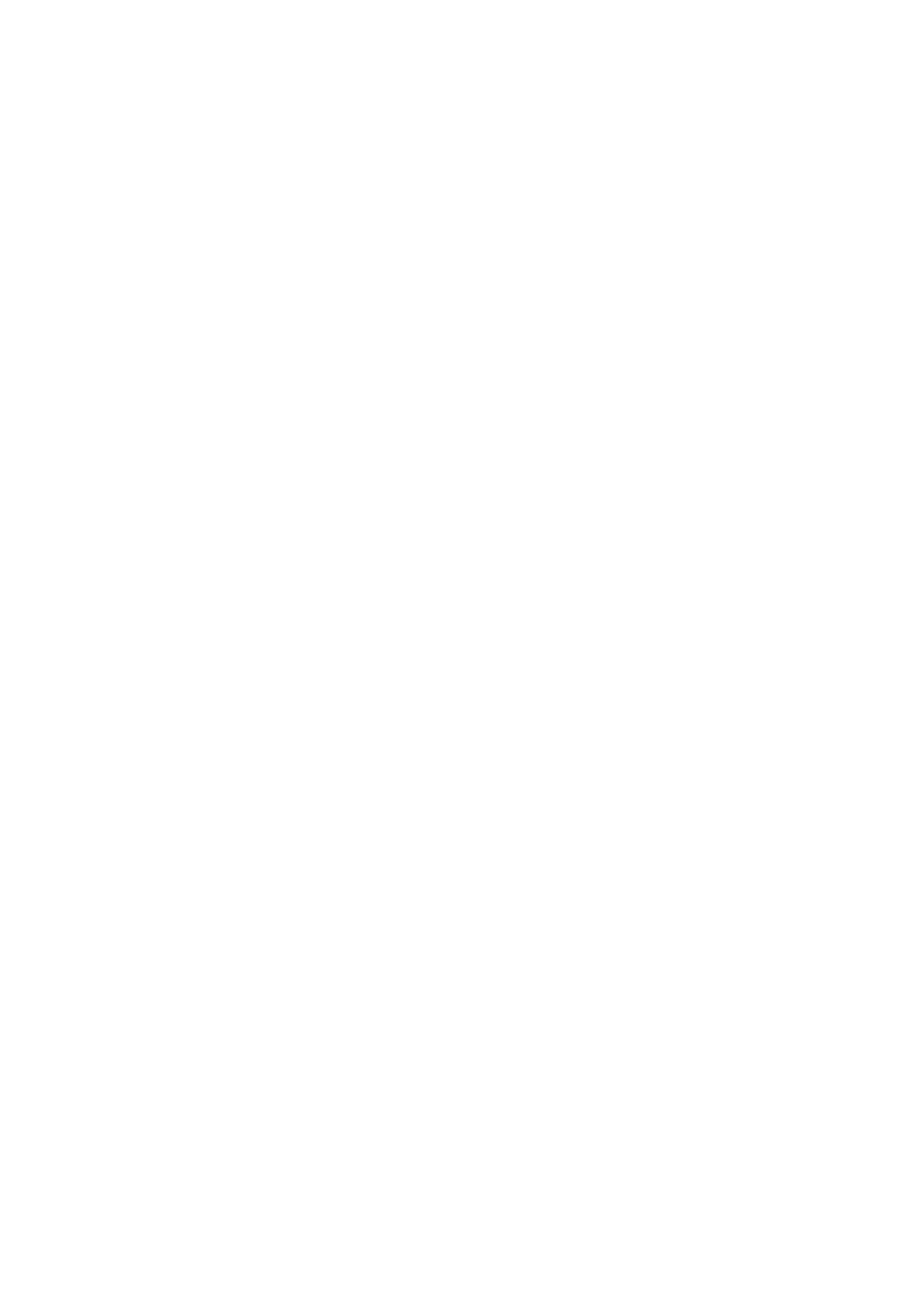



## **VALNEVA**

A European company (*Societas Europaea* or SE) with a Management and a Supervisory Board With a share capital of €16,170,314.40 Registered office: 6 rue Alain Bombard, 44800 Saint-Herblain (France) R.C.S Nantes 422 497 560

\_\_\_\_\_\_\_\_\_\_\_\_\_\_\_\_\_\_\_\_\_\_\_\_\_\_\_\_\_\_\_\_\_\_\_\_\_\_\_\_\_\_\_\_\_\_\_\_\_\_\_\_\_\_\_\_\_\_\_\_\_\_\_\_\_\_

# **DOCUMENT REQUEST FORM**

**ARTICLES R. 225-81, R. 225-83 AND R. 225-88 OF THE FRENCH COMMERCIAL CODE**

**IN RESPECT OF THE COMBINED GENERAL MEETING OF JUNE 23, 2022** 

Hereby request that the documents and information selected in the table on next page be sent, in connection with the Combined General Meeting to be held on June 23, 2022.

I undertake to promptly inform the Company in writing of any changes to the contact details provided above, and further acknowledge that Valneva SE shall not be held liable, for any reason whatsoever and regardless of the consequences thereof, for any errors or omissions relating to these details.

Date: .....................................................................................

Signature:

<sup>&</sup>lt;sup>1</sup> Please, delete as appropriate.

<sup>&</sup>lt;sup>2</sup> If the shareholder is a legal entity, please specify the capacity of the representative and the name of the legal entity.

<sup>3</sup> Please, write the number of Valneva SE shares you own. **For bearer shareholders**, please attach a shareholding certificate providing proof of share ownership.

<sup>&</sup>lt;sup>4</sup> If the shareholder is a legal entity, please specify the address of the legal entity's registered office.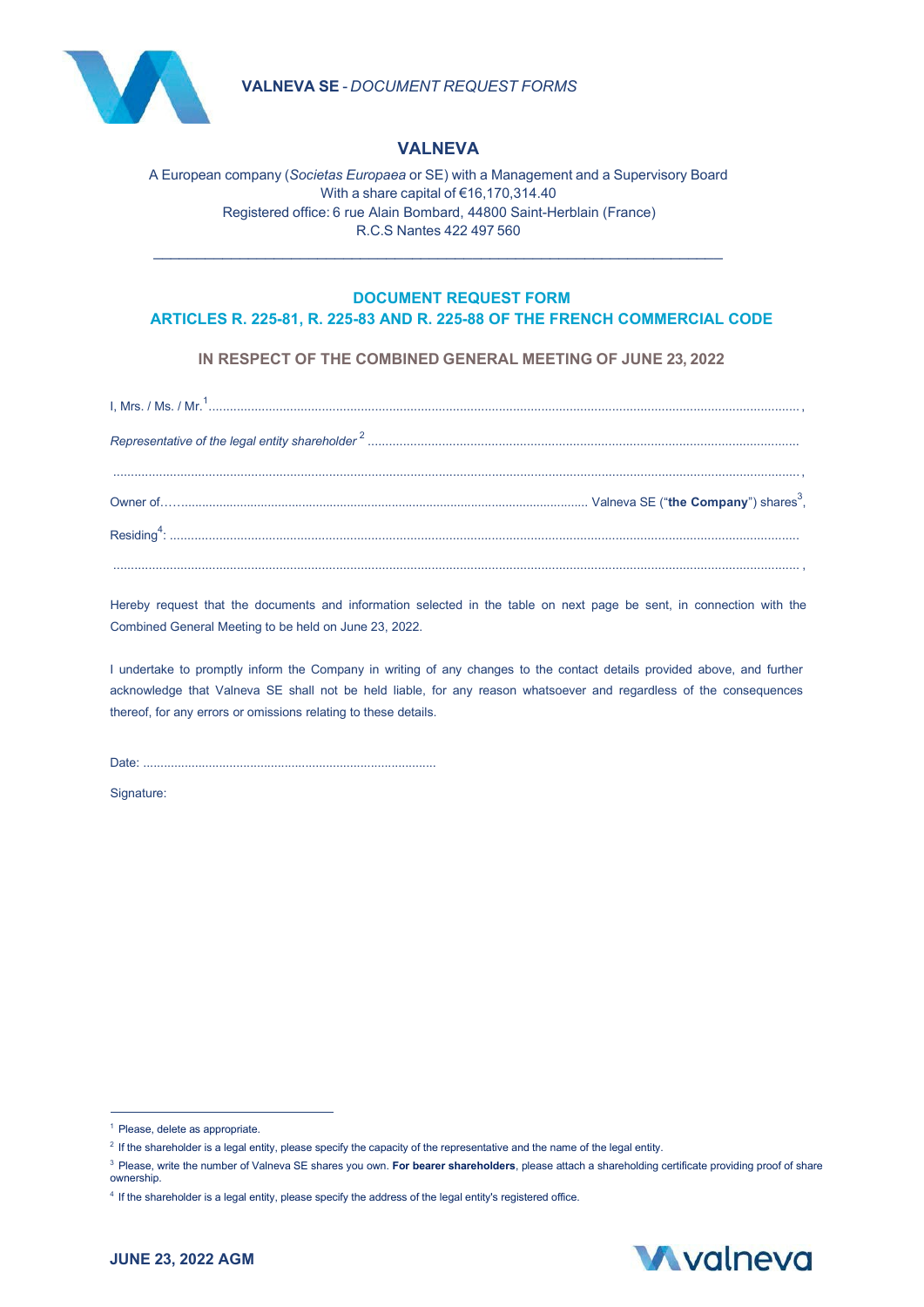### **VALNEVA SE** - *DOCUMENT REQUEST FORMS*



#### **You are kindly requested to:**

**(1) tick in the table below the box(es) corresponding to the document(s) you wish to receive; then**

**(2) send us your request form as shown on the previous page, duly completed and signed, together with the table below, by email (recommended method) or by mail, to the following address:**

- Email[: assemblee.generale@valneva.com](mailto:assemblee.generale@valneva.com)
- Address: Valneva SE Service Assemblée Générale 6 rue Alain Bombard 44800 Saint-Herblain (France)

# **LIST OF DOCUMENTS**  Agenda Draft resolutions submitted by the Management Board (as well as the text and motivation of the draft resolutions submitted by shareholders, and items added to the agenda at their request, if applicable) Surname and usual first name of the current Management Board and Supervisory Board members, including an indication of other companies in which they exercise management, executive, administrative or supervisory duties In the event of proposals for the appointment or reappointment of Supervisory Board members included in the agenda:<br>The surname, usual first name and age of the candidates, their professional references and their professio positions they hold or have held in other companies; and The jobs or positions held in the Company by the candidates and the number of shares of the Company they hold or bear. Management Board report to the Combined General Meeting on the proposed resolutions Summary on the Group situation during the past fiscal year Management Board Report on the Company's operations, on the parent-entity and consolidated financial statements for the fiscal year ended December 31, 2021, drawn up in accordance with Article L. 225-100, I, paragraph 2 of the French Commercial Code (Report included in the Company's 2021 Universal Registration<br>Document - see the Table of cross-references in Section 6.4.2 of sa Special Report of the Management Board on transactions undertaken in fiscal year ended December 31, 2021, in accordance with the provisions of Articles L. 225-177 to L. 225-186 and L. 22-10-56 to L. 22-10-58 of the French Commercial Code Special Report of the Management Board on transactions undertaken in fiscal year ended December 31, 2021, in accordance with the provisions of Articles L.225-197-1 to L.225-197-4 and L. 22-10-59 to L. 22-10-60 of the French Commercial Code Report by the Supervisory Board to the Ordinary General Meeting on the Corporate Governance, including its observations on the Management Board Report and the financial statements for the fiscal year ended December 31, 2021, in accordance with the provisions of Articles L. 225-68 and L. 22-10-20 of the French Commercial Code, and including notably disclosures required by Articles L. 22-10-9 to L. 22-10-11 and L. 225-37-4 of said Code (Report included in Section 2 of the Company's 2021 Universal Registration Document) Supplemental Reports of the Management Board on the use of authorizations to increase the share capital, in accordance with Articles L. 225-129-5 and R. 225-116 of the French Commercial Code Consolidated financial statements for the fiscal year ended December 31, 2021 (included in Section 4.1 of the Company's 2021 Universal Registration Document) Parent entity financial statements for the fiscal year ended December 31, 2021 (included in Section 4.2 of the Company's 2021 Universal Registration Document) Table relating to the allocation of net income (specifying, if applicable, the origin of the sums proposed for distribution) Five-years financial summary (included in Section 1.4.1 (b) of the Company's 2021 Universal Registration Document) Table relating to the authorizations for capital increases (included in Section 2.7.8 of the Company's 2021 Universal Registration Document) Single vote by mail or proxy form (provided with the associated documentation in accordance with Article R. 225-81 of the French Commercial Code) Request form for automatic receipt of documents and information referred to in articles R. 225-81 and R. 225-83 of the French Commercial Code Report of the Joint Statutory Auditors on the performance of their engagement and the consolidated financial statements for the fiscal year ended December 31, 2021 Report of the Joint Statutory Auditors on the performance of their engagement and the parent-entity financial statements for the fiscal year ended December 31, 2021 Special Report of the Joint Statutory Auditors on regulated agreements governed by Articles L. 225-86 *et seq*. of the French Commercial Code Report by the Joint Statutory Auditors relating to the Report by the Supervisory Board on the Corporate Governance attached to the Management Board Report<br>(references included in the Report of the Joint Statutory Auditors Report by the Joint Statutory Auditors on the reduction of share capital by cancellation of purchased shares Report by the Joint Statutory Auditors on the capital increase by issuance of ordinary shares and securities giving access to the share capital with and/or without preferential subscription rights Report by the Joint Statutory Auditors on the authorization to award stock options

Report by the Joint Statutory Auditors on the capital increase reserved for participants in a company savings plan

Supplemental Reports by the Joint Statutory Auditors on the use of authorizations to increase the share capital